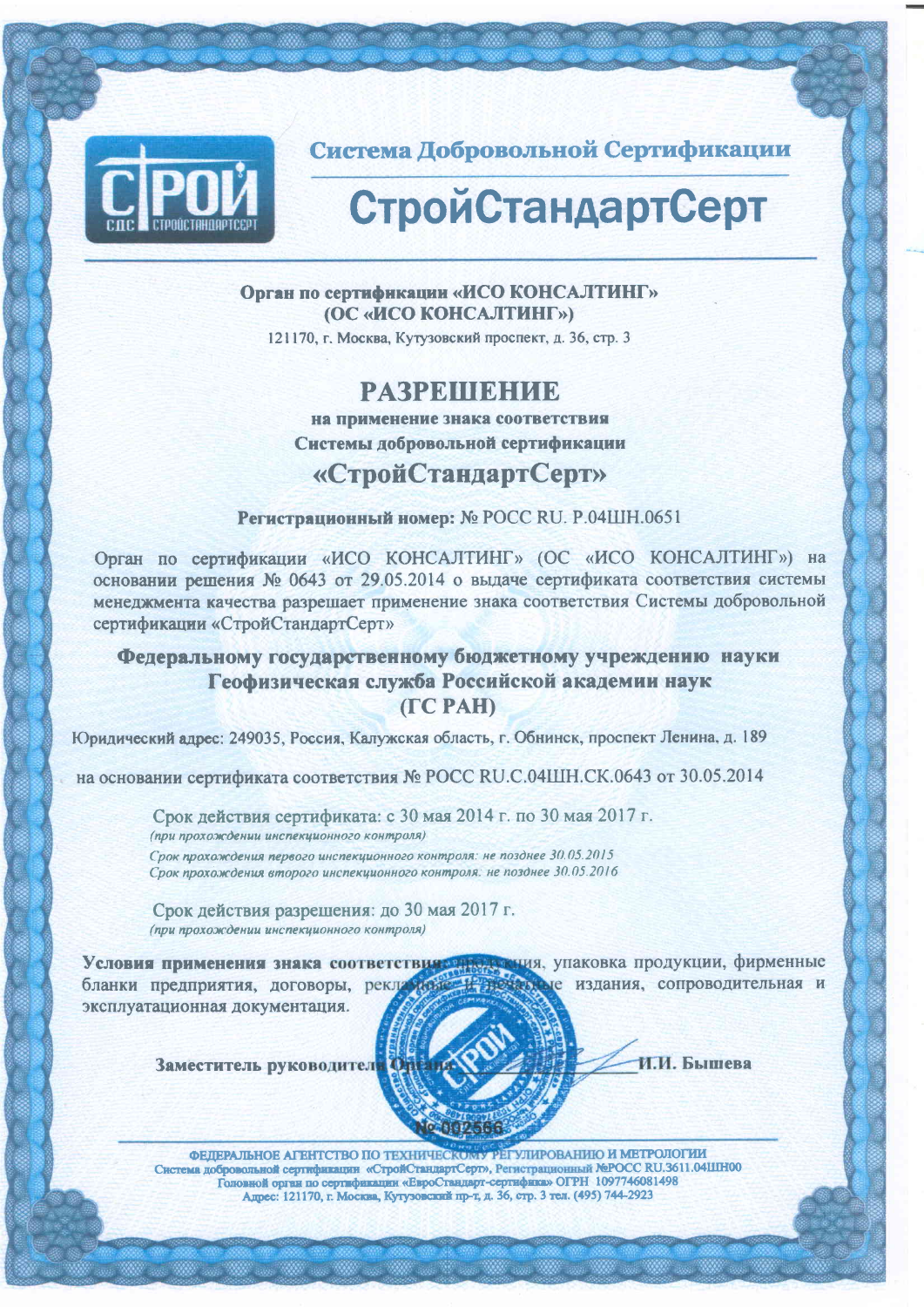

Система Добровольной Сертификации

# **СтройСтандартСерт**

#### ОРГАН ПО СЕРТИФИКАЦИИ «ИСО КОНСАЛТИНГ»

121170, РОССИЯ, г. Москва, Кутузовский проспект, д. 36, стр. 3

# СЕРТИФИКАТ СООТВЕТСТВИЯ

Выпуск 2. СМК сертифицирована с мая 2011 года

### Nº POCC RU.C.04IIIH.CK.0643

Выдан: Федеральному государственному бюджетному учреждению науки Геофизическая служба Российской академии наук  $(ICPAH)$ 

249035, Россия, Калужская область, г. Обнинск, проспект Ленина, д. 189

## НАСТОЯЩИЙ СЕРТИФИКАТ УДОСТОВЕРЯЕТ:

СИСТЕМА МЕНЕДЖМЕНТА КАЧЕСТВА ОРГАНИЗАЦИИ ПРИМЕНИТЕЛЬНО К ПРОВЕДЕНИЮ НЕПРЕРЫВНОГО СЕЙСМИЧЕСКОГО МОНИТОРИНГА РОССИЙСКОЙ ФЕДЕРАЦИИ И СОПРЕДЕЛЬНЫХ ТЕРРИТОРИЙ И МИРА; ВЫПОЛНЕНИЮ ФУНДАМЕНТАЛЬНЫХ НАУЧНЫХ ИССЛЕДОВАНИЙ И ПРИКЛАДНЫХ РАЗРАБОТОК В ОБЛАСТИ ПРОБЛЕМ СЕЙСМОЛОГИИ И ГЕОФИЗИКИ; ОБЕСПЕЧЕНИЮ ФУНКЦИОНИРОВАНИЯ СИСТЕМЫ ПРЕДУПРЕЖДЕНИЯ О ЦУНАМИ НА ДАЛЬНЕМ ВОСТОКЕ; МОНИТОРИНГУ ВУЛКАНИЧЕСКОЙ АКТИВНОСТИ, МЕДЛЕННЫХ ГЕОДИНАМИЧЕСКИХ ПРОЦЕССОВ В ЗЕМНОЙ КОРЕ И ДЕФОРМАЦИЙ ЗЕМНОЙ ПОВЕРХНОСТИ; РАЗРАБОТКЕ ПРОГРАММНОГО ОБЕСПЕЧЕНИЯ И КОНСУЛЬТИРОВАНИЮ В ЭТОЙ ОБЛАСТИ; ДЕЯТЕЛЬНОСТИ ПО СОЗДАНИЮ И ИСПОЛЬЗОВАНИЮ БАЗ ДАННЫХ И ИНФОРМАЦИОННЫХ РЕСУРСОВ; ИЗДАТЕЛЬСКОЙ ДЕЯТЕЛЬНОСТИ; ПОЛИГРАФИЧЕСКОЙ ДЕЯТЕЛЬНОСТИ И ПРЕДОСТАВЛЕНИЮ УСЛУГ В ЭТОЙ ОБЛАСТИ; РАБОТАМ, ОКАЗЫВАЮЩИМ ВЛИЯНИЕ НА БЕЗОПАСНОСТЬ ОБЪЕКТОВ КАПИТАЛЬНОГО СТРОИТЕЛЬСТВА ПРИ ВЫПОЛНЕНИИ РАБОТ ПО ИНЖЕНЕРНЫМ ИЗЫСКАНИЯМ

### СООТВЕТСТВУЕТ ТРЕБОВАНИЯМ ГОСТ ISO 9001-2011 (ISO 9001:2008)

Основание: Решение Органа по сертификации № 0643 от 29 мая 2014 года

НАСТОЯЩИЙ СЕРТИФИКАТ ОБЯЗЫВАЕТ ОРГАНИЗАЦИЮ ПОЛЛЕРЖИВАТЬ СОСТОЯНИЕ ПРОЦЕССОВ СИСТЕМЫ МЕНЕЛЖМЕНТА КАЧЕСТВА В РАБОТОСПОСОБНОМ СОСТОЯНИИ В СООТВЕТСТВИИ С ТРЕБОВАНИЯМИ ВЫШЕУКАЗАННОГО СТАНДАРТА, ПОДТВЕРЖДАТЬ ЭТО СООТВЕТСТВИЕ РЕЗУЛЬТАТАМИ ПРОХОЖДЕНИЯ ЕЖЕГОДНОГО ИНСПЕКЦИОННОГО КОНТРОЛЯ В ОРГАНЕ ПО СЕРТИФИКАЦИИ «ИСО КОНСАЛТИНГ» ВО ВРЕМЯ ВСЕГО СРОКА ДЕЙСТВИЯ СЕРТИФИКАТА.

No.002565

Дата выдачи: 30.05.2014

Срок действия до: 30.05.2017 (при прохождении инспекционного контроля)

Срок прохождения первого инспекцу Срок прохождения второго инсп

И.И. БЫШЕВА

Заместитель руководителя

**ФЕДЕРАЛЬНОЕ АГЕНТСТВО** Система добровольной сертификации « Головной орган по сертификац Вонее 30.05.2016 С.Т. ПЯЧИИА перт

зднее 30.05.2015

ИИРОВАНИЮ И МЕТРОЛОГИИ ИСТРАНИОННЫЙ NºPOCC RU 3611 04HHOO ртифика» ОГРН 1097746081498 Адрес: 121170, г. Москва, Кутузовский пр-т, д. 36, стр. 3 тел. (495) 744-2923